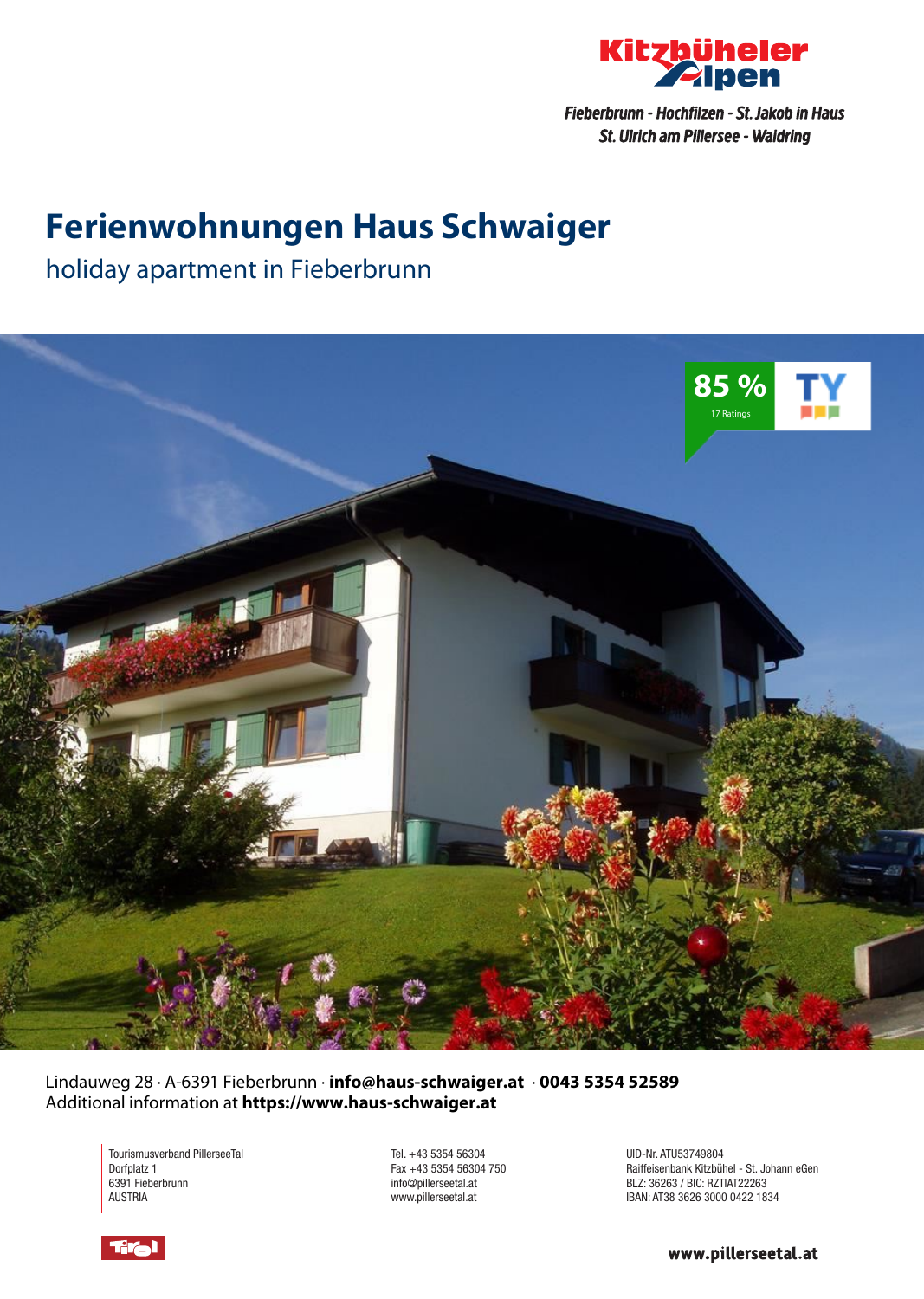

# **Ferienwohnungen Haus Schwaiger**

### holiday apartment in Fieberbrunn

Homepage: www.haus-schwaiger.at

Spend restful holidays in scenic surroundings!

This house enjoys <sup>a</sup> sunny and tranquil setting and offers panoramic views. The ski lifts and the center of the village are only <sup>a</sup> 5-minute stroll away. Cross-country trails, <sup>a</sup> beatiful lake and the tennis courts are also within easy walking distance. The house is an ideal base for cycling and hiking tours.

Family Schwaiger offer three comfortably furnished and best equipped apartments to <sup>a</sup> high standard sleeping from 2 to 5 people. All apartements feature <sup>a</sup> sitting room with sofa bed, <sup>a</sup> double bedroom, kitchenette, shower, WC, satellite TV and radio, w-lan and <sup>a</sup> separat balcony.

Amenities include <sup>a</sup> small library, <sup>a</sup> fitness room with hometrainer and ping pong table, <sup>a</sup> sun terrace, <sup>a</sup> nice lawn with garden furniture, facilities for ball games (volleyball, badminton) and <sup>a</sup> playground with <sup>a</sup> swing.

The cosy lounge with <sup>a</sup> tiled stove is <sup>a</sup> popular place to while away the evenings.

In this holiday home you also get information in French and Italian.

Special offers for the summer season:

\* Adventure family holidays

\* Jolly family holidays

\*Hiking holidays

Special offers for the winter season:

\* Skiing holidays for families at Easter including free ski passes for children

\* Special offers for January on your enquiry.

Please contact family Schwaiger for low season rates.

You'll get further information on the website: www.haus-schwaiger.at

(Click on the link above to visit the website)

Tourismusverband PillerseeTal Dorfplatz 1 6391 Fieberbrunn AUSTRIA

Tel. +43 5354 56304 Fax +43 5354 56304 750 info@pillerseetal.at www.pillerseetal.at

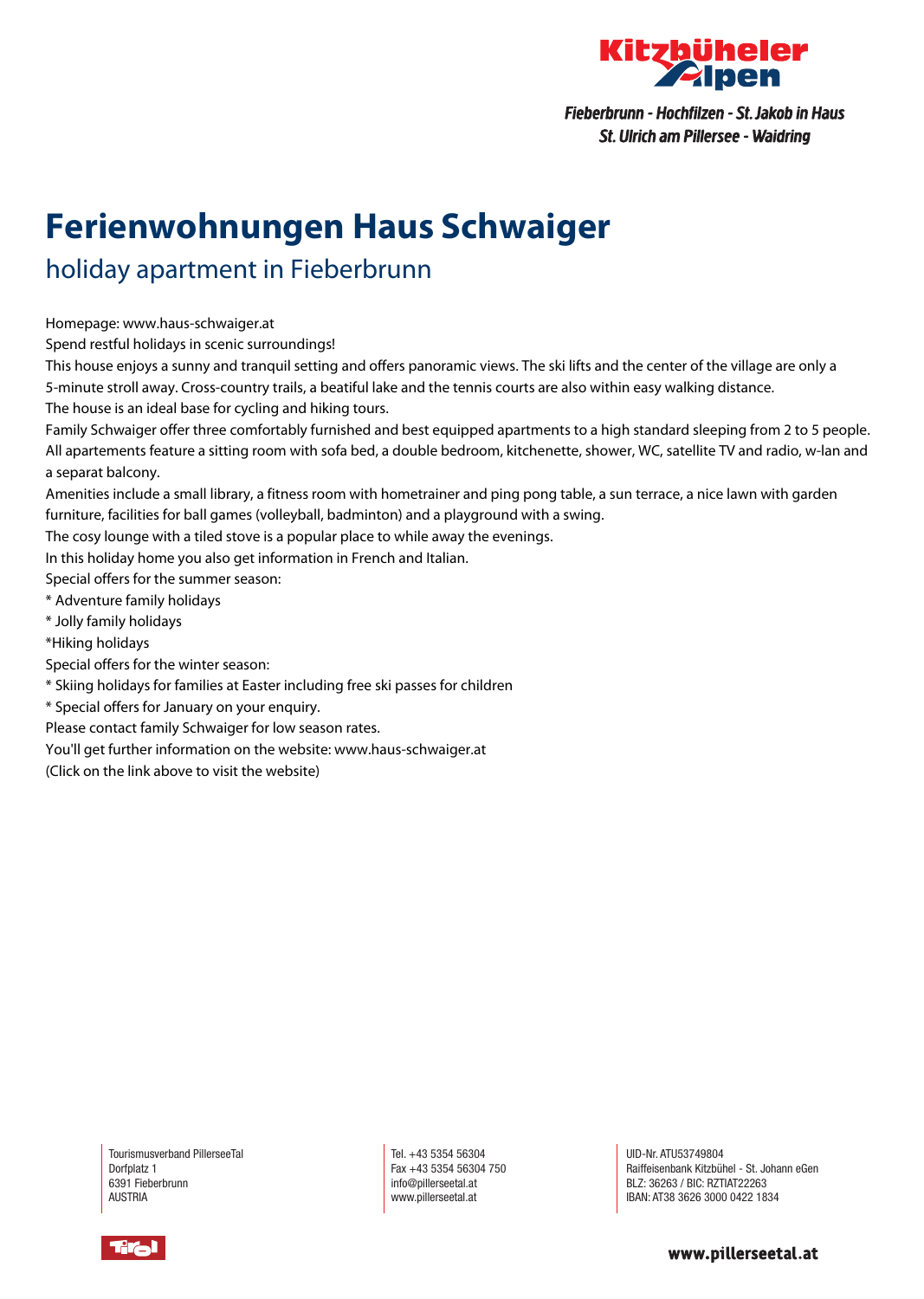



central location · quiet location · on the hiking path · right on the bike path · lake - distance (m): 900

Tourismusverband PillerseeTal Dorfplatz 1 6391 Fieberbrunn AUSTRIA

Tel. +43 5354 56304 Fax +43 5354 56304 750 info@pillerseetal.at www.pillerseetal.at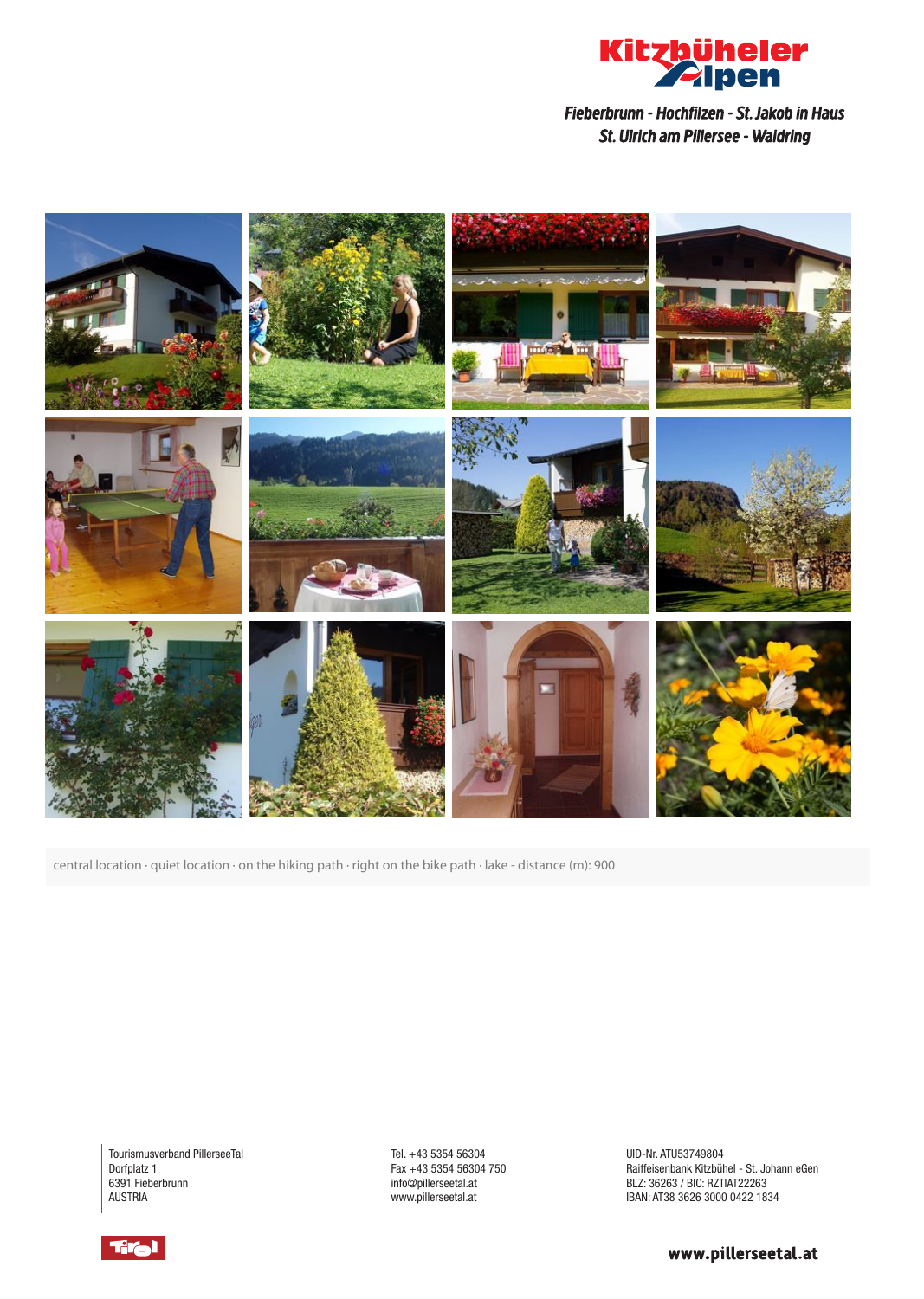

### **Rooms and Apartments**

Current Offers

#### **[Apartment](https://www.kitzbueheler-alpen.com/en/pital/accommodation/booking/ferienwohnungen-haus-schwaiger.html?utm_medium=PDF&utm_campaign=Vermieter-Prospekt&utm_source=Ferienwohnungen+Haus+Schwaiger) Spielberg for five persons**



1-4 Personen · 1 Bedrooms · 50 <sup>m</sup><sup>²</sup>

### **Apartment [Wildseeloder](https://www.kitzbueheler-alpen.com/en/pital/accommodation/booking/ferienwohnungen-haus-schwaiger.html?utm_medium=PDF&utm_campaign=Vermieter-Prospekt&utm_source=Ferienwohnungen+Haus+Schwaiger) for four persons**



1-4 Personen  $\cdot$  1 Bedrooms  $\cdot$  41 m<sup>2</sup>

Cosy and comfortably furnished apartment including double-bedroom and sofa bed, bedsitting room with sofa bed, fully equipped kitchenette including an oven, shower/toilet, balcony, satellite-TV set; r...

Cosy and comfortably furnished apartment including double-bedroom and sofa bed, bedsitting room with sofa bed, kitchen with oven, shower

and toilet separated, satellite-TV, WI-FI, radio, balcony, coun...

ab **€ 75,00** per apartment on 28.06.2022

ab

**€ 95,00** per apartment on 28.06.2022

**TO THE OFFER**

**TO THE OFFER**

#### **apartment ["Buchensteinwand"](https://www.kitzbueheler-alpen.com/en/pital/accommodation/booking/ferienwohnungen-haus-schwaiger.html?utm_medium=PDF&utm_campaign=Vermieter-Prospekt&utm_source=Ferienwohnungen+Haus+Schwaiger) 2-3 persons**



Cosy and comfortably furnished apartment including double-bedroom, bedsitting room with sofa bed, fully equipped kitchenette, microwave, shower/toilet, balcony, satellite-TV; radio, w-lan, country-sty...



1-2 Personen · 1 Bedrooms · 30 <sup>m</sup><sup>²</sup>

Tourismusverband PillerseeTal Dorfplatz 1 6391 Fieberbrunn AUSTRIA

Tel. +43 5354 56304 Fax +43 5354 56304 750 info@pillerseetal.at www.pillerseetal.at